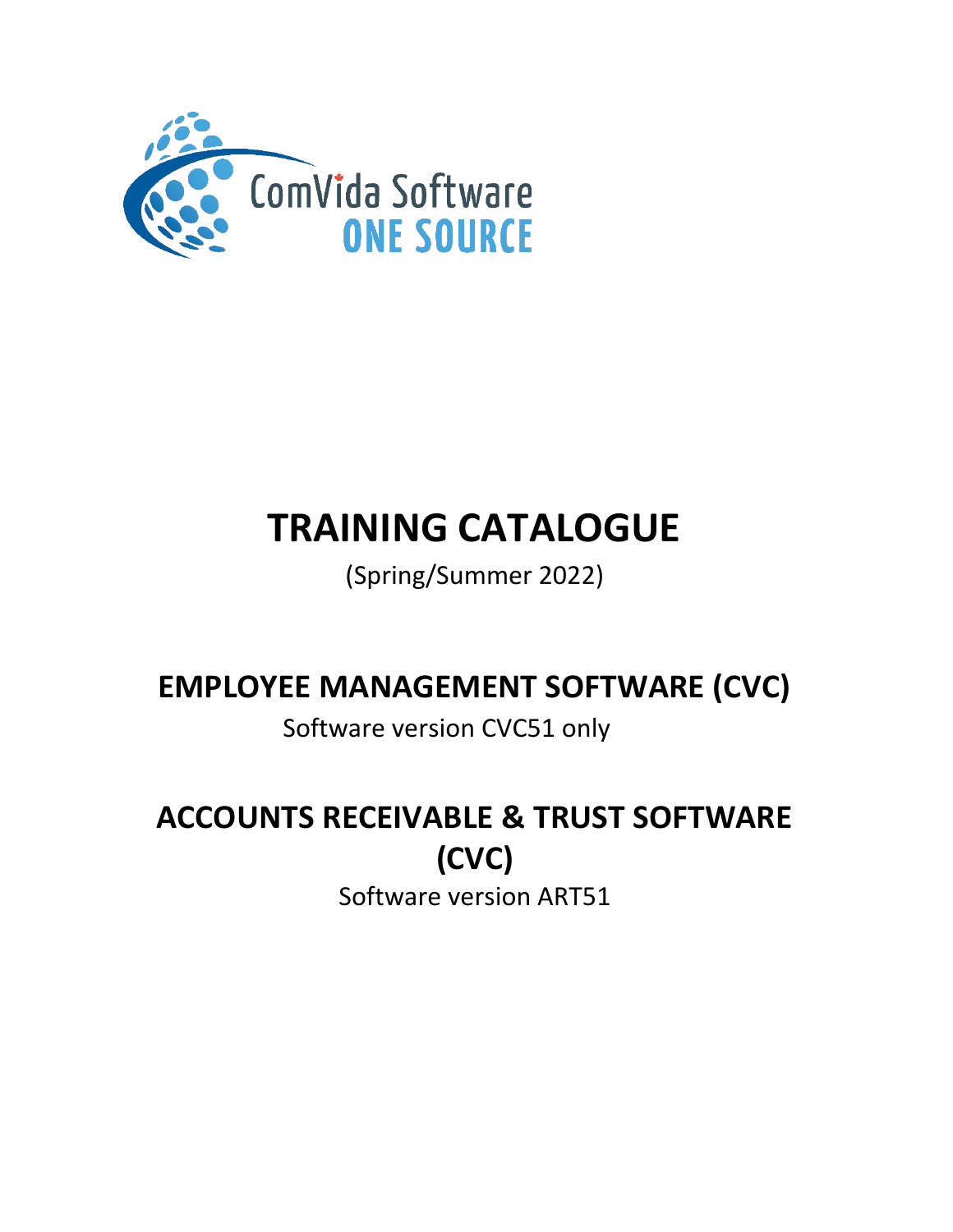### **REGISTRATION**

To register for a course, please send an email to helpdesk@comvida.com with the class webinar registration form attached (last page of this document).

We will email the link for accessing the webinar via *Zoom Meeting* along with the course materials prior to the class.

Classes are approximately half an hour to 3 hours in length. The duration of each webinar may vary depending on the number of participants and the questions asked.

Course fees are listed beside each description of the class, there will be applicable taxes per course. Any number of staff from your organization can attend. 24-Hour cancellation notice is required or you will still be invoiced.

To take advantage of these training courses you must be using CVC51.

For the **notifications course** to include Texting and Voice messaging – A 'Pay as you Go' Twilio account will need to be acquired. Please work with the Twilio Support team to get the account set up. This feature is also available for just email notifications and would not require a Twilio account.

Space is limited so be sure to register early!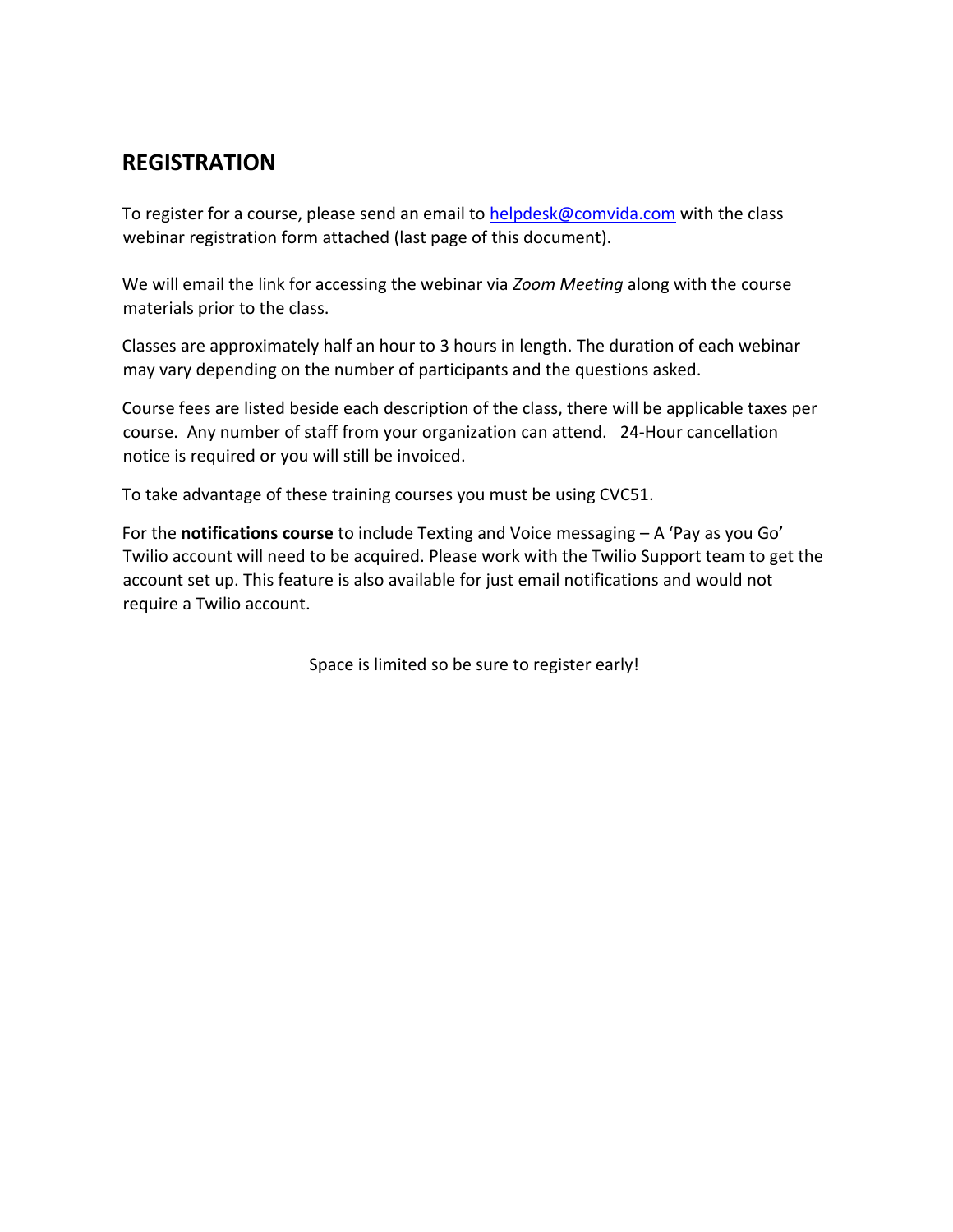### **GENERAL COURSES**

### **NOTIFICATIONS (450.00)**

*A prerequisite of taking the Notification course (if you are wanting to text or voice message) is, you must have contacted Twilio to get a 'Pay as you Go' account set up and ready to use. \*\*\* This includes testing the account to ensure you are receiving messages. There is a test option within your Twilio account. Troubleshooting your account is to be done with the assistance of the Twilio support desk.* Notifications in CVC51 features the ability to send bulk text messages or a single message to an employee's cell phone from the Shifts to Be Filled or Block Booking pages in Scheduling. This can also be done from the new Communication Hub. CVC51 also offers the users the option to set up multiple user-defined notification types, such as: Vacant Shifts, Vacation/Time Off requests, Skill Set expiry or when upcoming milestones are being reached, like anniversary dates. Notifications can also be sent through email without the use of Twilio.

This class offers a two hour training session with a one hour, one-on-one session to follow the same day, to ensure that everything has been set up in your database to go live with Notifications after this class.

### **EMPLOYEE SELF-SERVE (150.00)**

The Self-Serve area of CVC51 is available to all employees with a user ID and password. This area displays your detailed information from HR, including notifications, as well as your scheduled assignments in a Monthly or Annual view. This course is designed for those organizations who wish to alleviate the phone calls to the Scheduling office by having staff log onto CVC51 to view or access their own schedules. This setup is completely secure so users will be able to access only their own profile. *Note: this course introduces the Leave Management feature and how staff can log into self serve and start a leave request with just a few clicks of the mouse.*

### **MOBILE APP (FREE) \*NEW – There will be no charge for this class for the Spring/Summer courses offerings.**

This is not just another app! The new ComVida Mobile App is an excellent resource for employee's to quickly view schedules, and it also has the ability for them to Clock In or Clock Out, if desired. During this 30-minute course, you will receive the tools needed to set up the app for use and be able to implement it immediately. We will also discuss the benefits for Scheduling, Human Resources and Payroll personnel. Everyone in the organization will benefit from this free Mobile App!

### **SETTING UP A NEW OPERATOR (150.00)**

The Operator page in HR combines multiple pages of security into one page. There are several areas that can be configured for an employee. This course is designed for the user responsible for setting up new operators of the system. In this class, we will explain all fields in the Operator Page and what impact they have.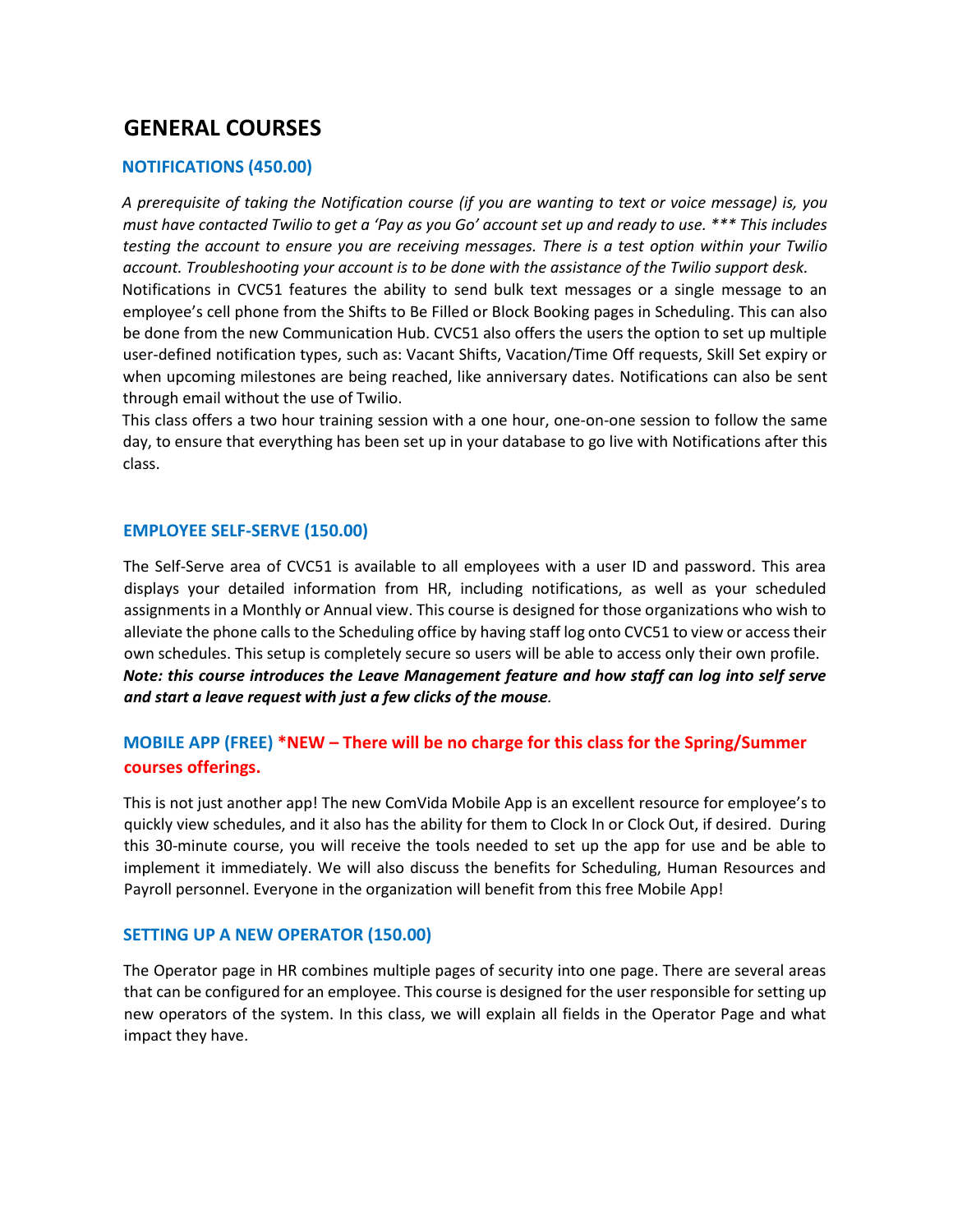### **TYPE BLOCKS & FILTERS IN HR AND SCHEDULING (150.00)**

Type Blocks are a very simple but powerful concept. CVC allows users to select groups of Scheduling, Payroll and HR data that are of a common "type." Selection of groups of data of a common type is based on the "Type Block." The most commonly used method of specifying selection criteria is the "Filter." This course will show users how to set up and use Filters in CVC51. This simple but powerful feature will help save time in your daily tasks.

#### **BACKGROUND JOBS (150.00)**

Background Jobs are a way to automate many processes so staff don't have to remember, what and when, certain things need to be done. For example, can you imagine not having to manually run the Accruals report after every pay period, and import to Human Resources? A background job can now be set up to do this automatically after each pay period, as well as email you the results of the import. Or, how about having the system 'Process HR Data' to ensure that everything is up to date and emailing a report to inform you of the changes? Examples of the types of jobs that can be created are: Licensing, Skill Sets, Process HR Data, HR Date, HR Number, Import Time Clocks, Process Object Data, Employee Export, Employee Import or Payroll Imports.

### **EASY CLEAN UP & MAINTENANCE OF CVC51 (225.00)**

Maintaining your database is essential. Isn't it frustrating to pull down a list and see information that hasn't been used in years? For example: pay codes, shifts, items, departments or positions to find that all the non-applicable choices are still there. Or running a calculate period, which seems to be taking forever and finding out that some employees calculate periods are 8 pages long. The list goes on and on. This class will show you how to easily clean up and maintain your database, resulting in more effective and efficient information, saving time and money!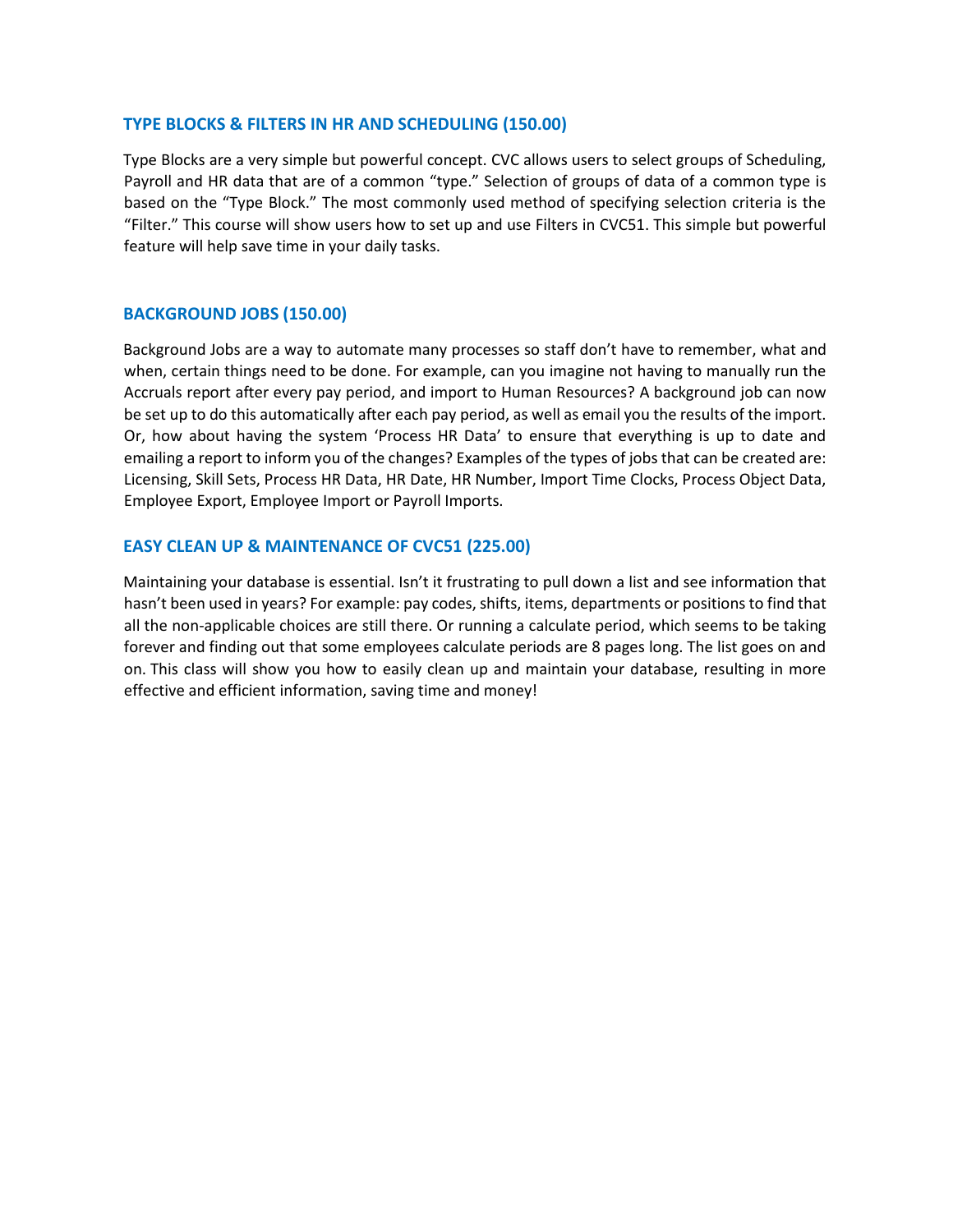### **STAFF SCHEDULING COURSES**

#### **PAY RULES & ASSIGNMENT APPROVAL (300.00) \*NEW**

This course will teach you how to automate Scheduling with the new Pay Rules and Assignment Approval pages. Pay Rules provide complete flexibility to manage exceptions including Overtime, Breaks, Hours and Days Off, Premiums, Guaranteed Hours, Banked Hours and Clock In/Out exceptions. The ability to automatically approve assignments, and/or Freeze only Approved Assignments is also available. The Assignment Approval page will display warnings when any of these rules are not met. Anyone can take advantage of these amazing features, however clients that use a time tracking device will benefit the most!

### **SHIFTS TO BE FILLED & SHIFT HANDLING (150.00)**

The Shifts to Be Filled page in Staff Scheduling displays the Shifts that are under-covered on the Working date, that is, the Shifts where additional coverage is required and those employees who are available to provide the Shift with full staff coverage. This course is designed for anyone responsible for scheduling. We will go over all of the steps required for covering shifts. We will teach you how to effectively use the Shifts to Be Filled page with all the new features and enhancements.

Sometimes it may be necessary to change an employee's assignment because it has changed since the rotation was generated. This may be because of many reasons, including sickness, a vacation request, or the needs of the business have changed. At those times, a Shift Handle will need to be performed, so the assignment will reflect the change. This course is for the user(s) that would update schedules. Typically, this would be Schedulers or Managers, but it is open to anyone interested. We will show you how to make changes to schedules to reflect the correct assignments using all three methods of Shift Handling.

### **LEAVE MANAGEMENT (225.00)**

Handling leave requests is now easier than ever. The new Leave Management page allows staff to see what is left in their accrual/time banked balances, to make an informed decision if there is enough time left for their specific request, before even submitting it. Scheduling can see all the information necessary, all on one page, before deciding to approve or decline the request. This page includes, all the submitted requests during a date range, the assignments already scheduled for those requested days, the pool balances for the employee(s) submitting requests, including the current balances, what has been planned so far, and the available balances remaining. Schedulers will also be able to see the coverage for all shifts for that department on the date selected, including if there is anyone else on a leave that same day, and who that person(s) is. Lastly, there are quick links to Shift Handle, Assignment Substitution and Block Booking right at your fingertips, so you don't have to leave this page during the process.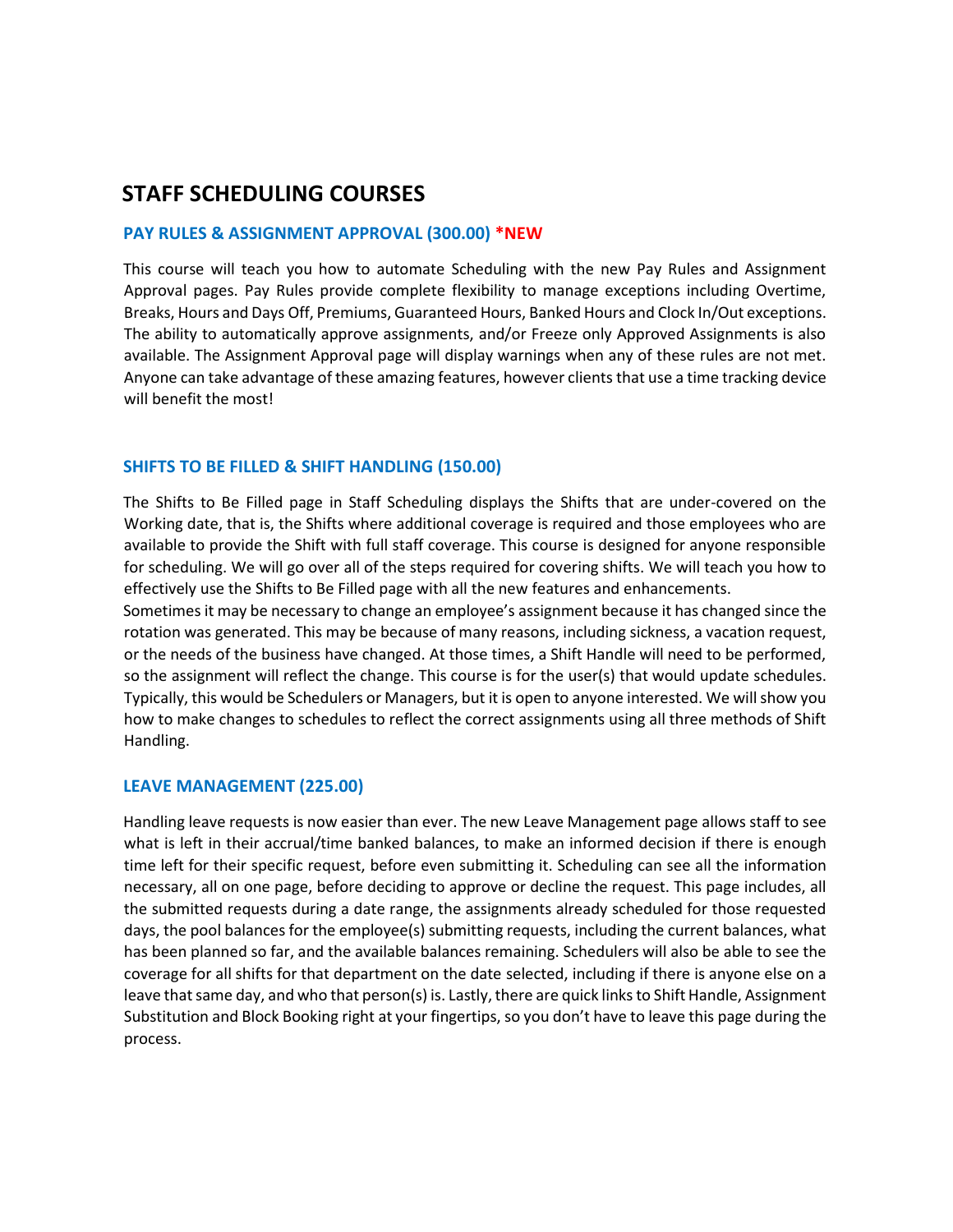## **HUMAN RESOURCES COURSES**

### **DATA TEMPLATES IMPORTING/EXPORTING including TERMINATING EMPLOYEES (150.00)**

Data Templates are used to define the layout of an import or export file by identifying which fields are being imported or exported and their location in the file. Employee data can be imported and exported through Human Resources. This course will demonstrate how powerful the import and export feature can be. With the use of data templates, data can easily be imported or exported. Data from Payroll, such as Time Bank balances, can be imported to HR.

We will walk through the procedure to terminate an employee. We will also show you how to make sure that all currently terminated employees were terminated correctly. This will ensure that your active employee count is up to date and accurate.

### **HUMAN RESOURCE USER-DEFINED PAGES (150.00)**

Human Resources allows for the complete tracking of unlimited employee information. The userdefined pages can be set up to meet your organization's specific requirements based on Collective Agreements, Government Employment Standards, and Employment Policies. This course will teach users how to create their own custom HR pages. Anything that is currently being tracked manually in Excel or on paper can be tracked electronically on a custom page. This allows the user the capability to run reports and track information easily.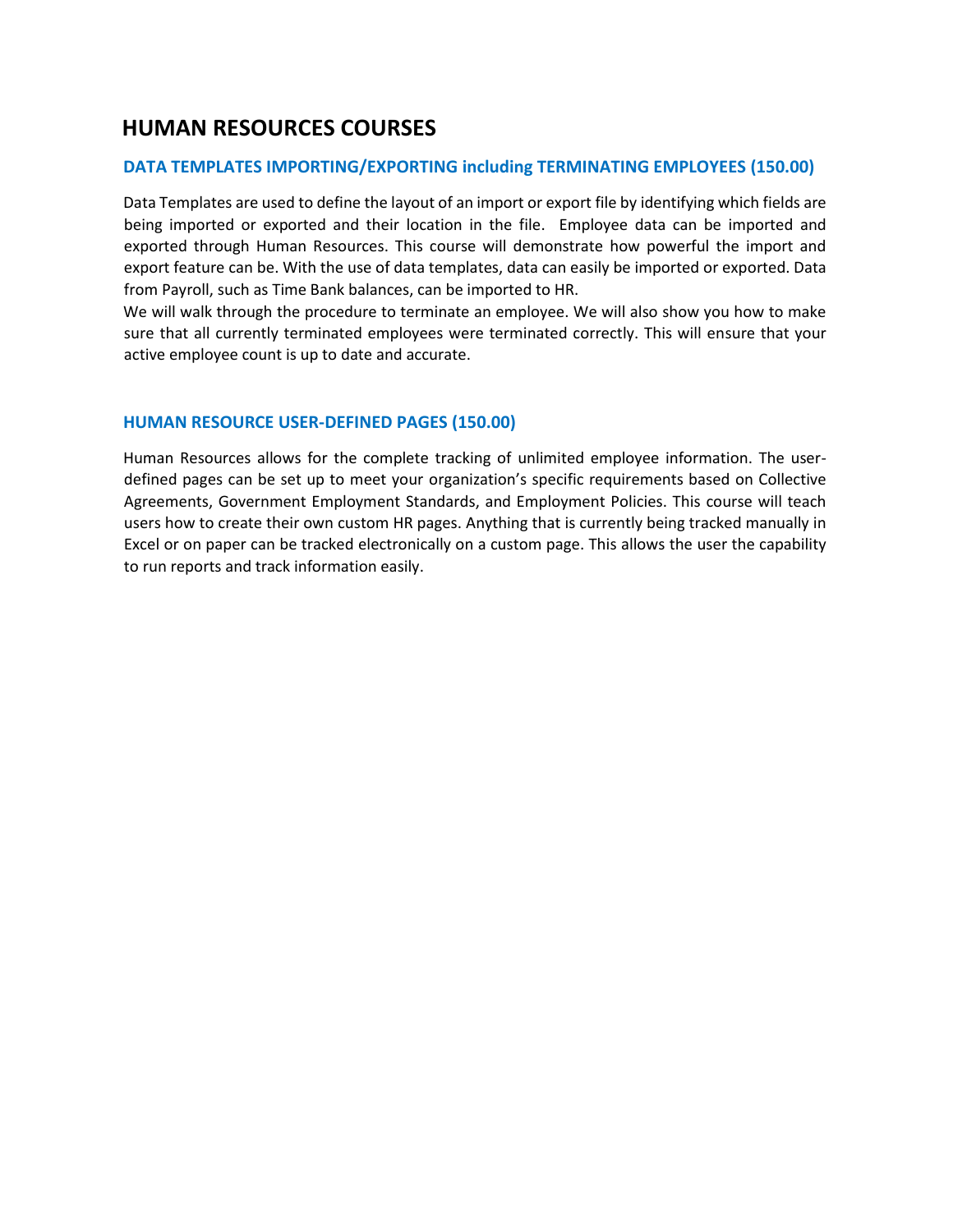# **PAYROLL COURSES**

### **WHATS NEW IN PAYROLL & PAYROLL TIME-SAVING TIPS & BEST PRACTICES (300.00)**

This course will show you how to streamline the proportionating feature, ease of batch editing, home page comments/notifications used in payroll, future dated position codes, email pay slips after creating bankdata.lst, adding new items to amounts, a new field called required in items , overriding history dates in reports and the list goes on and on. For some great features that you may not be currently taking advantage of in Payroll.

This course will show you some great time-saving features that you may not be currently taking advantage of in Payroll. These will help you to minimize data entry and ensure accurate payroll record keeping. We will demonstrate how to use some of the payroll tools and show you some shortcuts to help maximize productivity.

### **ADJUSTMENTS (225.00)**

Adjustments are used to adjust employee details for items that are calculated automatically through the setup of the item formula. Payroll deductions, employee benefits and accruals, such as sick and vacation time entitlements, are examples of automatic calculations. This course will review several scenarios to help you understand what types of adjustments are needed, when they are needed, and how to enter them.

### **REPORT WRITER (150.00)**

The Report Writer tool allows the user to create reports containing selected information about employees and calculated payroll amounts. This course will show you how to interpret the report setup, copy and modify reports, use filters and sorting as well as the more advanced features available in the Payroll Report Writer.

### **PAYROLL REPORTS MENU (150.00)**

Pre-defined and custom reports are accessed through the Reports menu in Payroll. The reports can be viewed on screen, printed to a PDF, or exported to a variety of formats. This course will show you how to generate the standard payroll reports. We will review filtering, sorting options, and how to utilize these reports to aid you in the processing and auditing of payroll.

### **Q & U - QUALIFIED AND UNQUALIFIED EMPLOYER EI (150.00)**

This course is designed for clients with multiple CRA Business numbers. We will show you how to properly move employees from Unqualified to Qualified status (or vice versa) in order to ensure that Employer EI is being calculated at the prescribed rate and that other crucial payroll items tied into an employee's Qualified/Unqualified status are functioning properly. This will help minimize common errors that can impact net pay and ensure that T4s are processed correctly.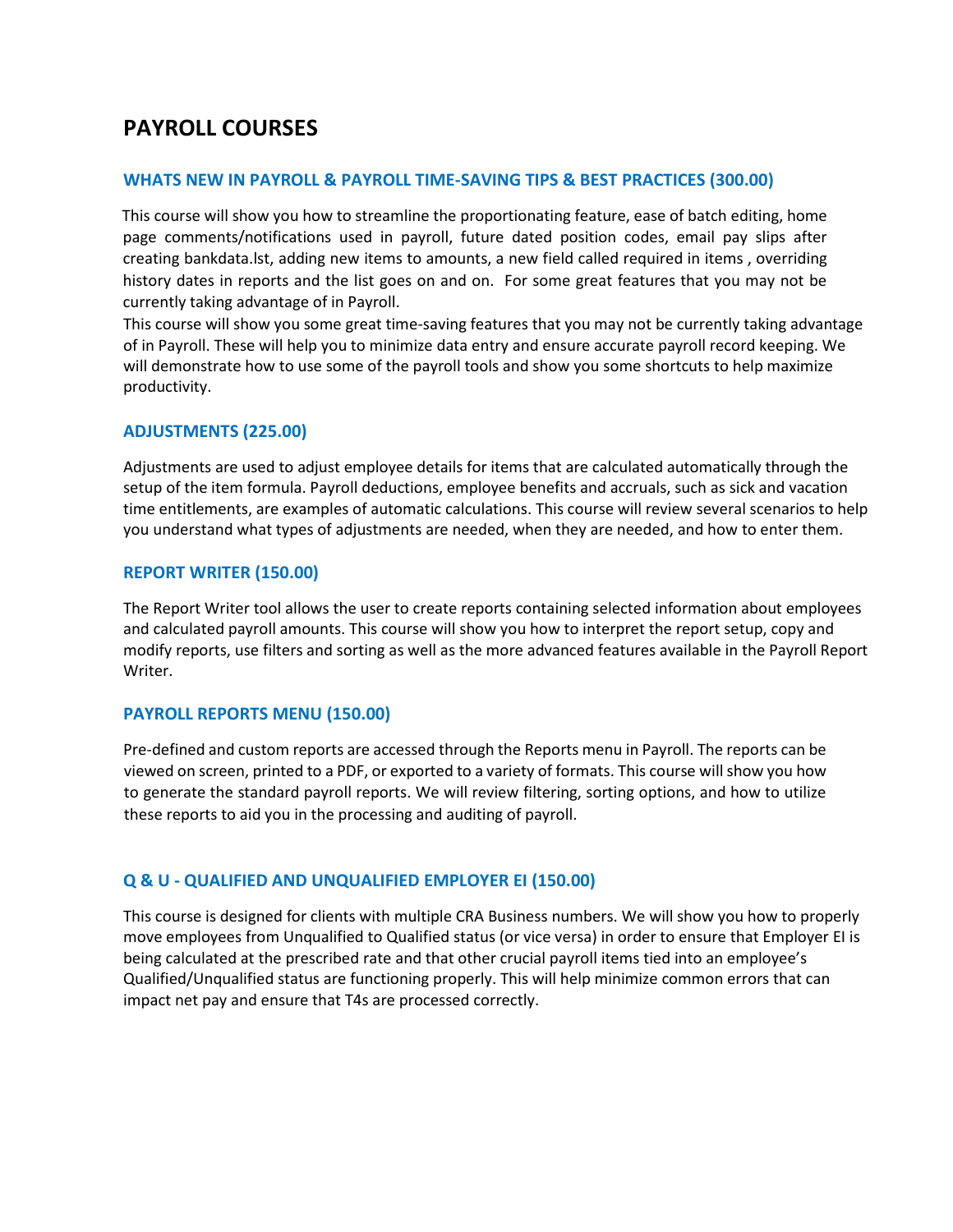### **MAINTAIN HEALTH SECTOR COMPENSATION INFORMATION SYSTEM (HSCIS) REPORT & COMMUNITY SOCIAL SERVICES EMPLOYERS' ASSOCIATION (CSSEA) (150.00)**

The purpose of this course is to assist organizations in the maintenance and auditing of HSCIS/CSSEA employee information for the purposes of reporting to the Health Employers Association of BC (HEABC) from CVC. This course is designed for the user responsible for HSCIS reporting. We will review the setup, maintenance, and generation of HSCIS/CSSEA information to be reported to the HEABC. *Note: BC Only*

### **ACCOUNTS RECEIVABLE COURSE**

### **AR TIPS AND SHORCUTS (150.00)**

This course will cover general features of the product which can improve user's proficiency. We will teach you how to navigate the product more efficiently and show some tips to help reduce any errors you may be receiving. We will also cover the new and exciting enhancements that have been recently added. For example: the new email feature, learning how to create multiple entries at once, understanding and creating filters, and much more!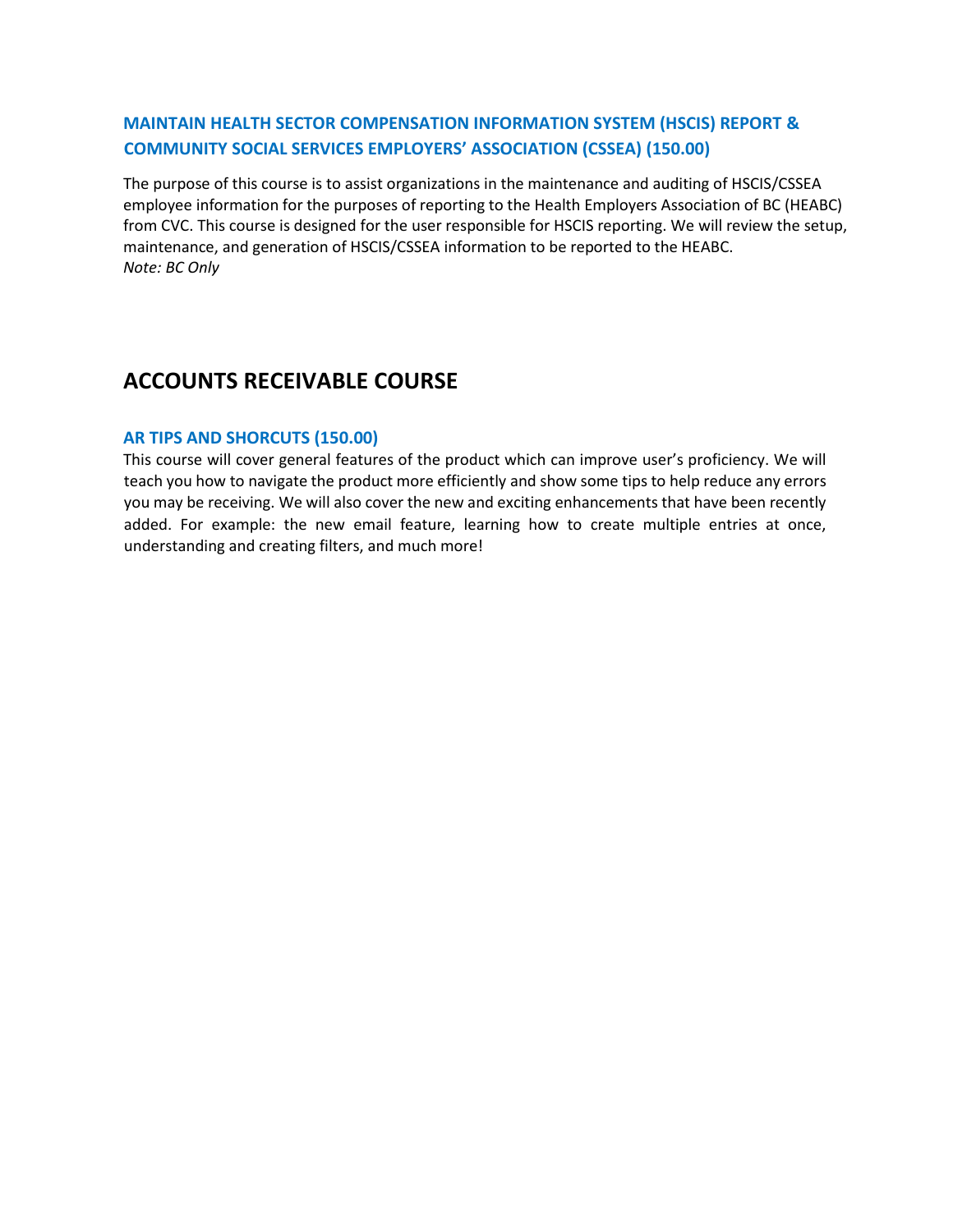| <b>CVC51 Webinar Schedule</b>                                                                 | April                          | May                                              | June                                                      |  |
|-----------------------------------------------------------------------------------------------|--------------------------------|--------------------------------------------------|-----------------------------------------------------------|--|
| <b>GENERAL</b>                                                                                |                                |                                                  |                                                           |  |
| Notifications<br>**Twilio program must be<br>installed for text and voice<br><u>messaging</u> |                                | 12th 8:30a -10:30a<br>1:00p-2:00p<br>to follow   | 9 <sup>th</sup> 8:30a -10:30a<br>1:00p-2:00p<br>to follow |  |
| Employee Self-Serve                                                                           | 28 <sup>th</sup> 10:30a-11:30a |                                                  | 30th 1:00p-2:00p                                          |  |
| Mobile App                                                                                    | $21^{st} - 11:00a-12:00p$      |                                                  | 2 <sup>nd</sup> 1:00p-2:00p<br>30th 11:00a-12:00p         |  |
| Setting up New Operator                                                                       | Upon request                   |                                                  |                                                           |  |
| Type Blocks & Filters                                                                         | 28th 1:00p-2:00p               |                                                  |                                                           |  |
| <b>Background Jobs</b>                                                                        | 14th10:30a-11:30a              | 26 <sup>th</sup> 10:30a-11:30a                   | 23rd 8:30a-9:30a                                          |  |
| Easy Clean Up &<br>Maintenance of CVC 51                                                      | 7 <sup>th</sup> 11:00a-12:30p  | 5 <sup>th</sup> 8:30a-10:00a<br>19th 1:00p-2:30p |                                                           |  |
| <b>STAFF SCHEDULING</b>                                                                       |                                |                                                  |                                                           |  |
| Pay Rules & Assignment<br>Approval                                                            | 21st 8:30a-10:30a              | 26th 1:00p-3:00p                                 | 23rd 10:30a-12:30p                                        |  |
| Shifts to Be Filled/Shift<br>Handling                                                         | 14th 8:30a-9:30a               |                                                  | 16 <sup>th</sup> 1:00p-2:00p                              |  |
| Leave Management                                                                              | 14th 1:00p-2:30p               | 19th10:30a-12:00p                                | 23rd 1:00p-2:30p                                          |  |
| <b>HUMAN RESOURCES</b>                                                                        |                                |                                                  |                                                           |  |
|                                                                                               |                                |                                                  |                                                           |  |
| Data Templates,<br>Import/Export plus<br>Terminate an Employee                                | 21st 1:00p-2:00p               |                                                  |                                                           |  |
| <b>HR Pages</b>                                                                               |                                | 19th 8:30a-9:30p                                 |                                                           |  |
|                                                                                               |                                |                                                  |                                                           |  |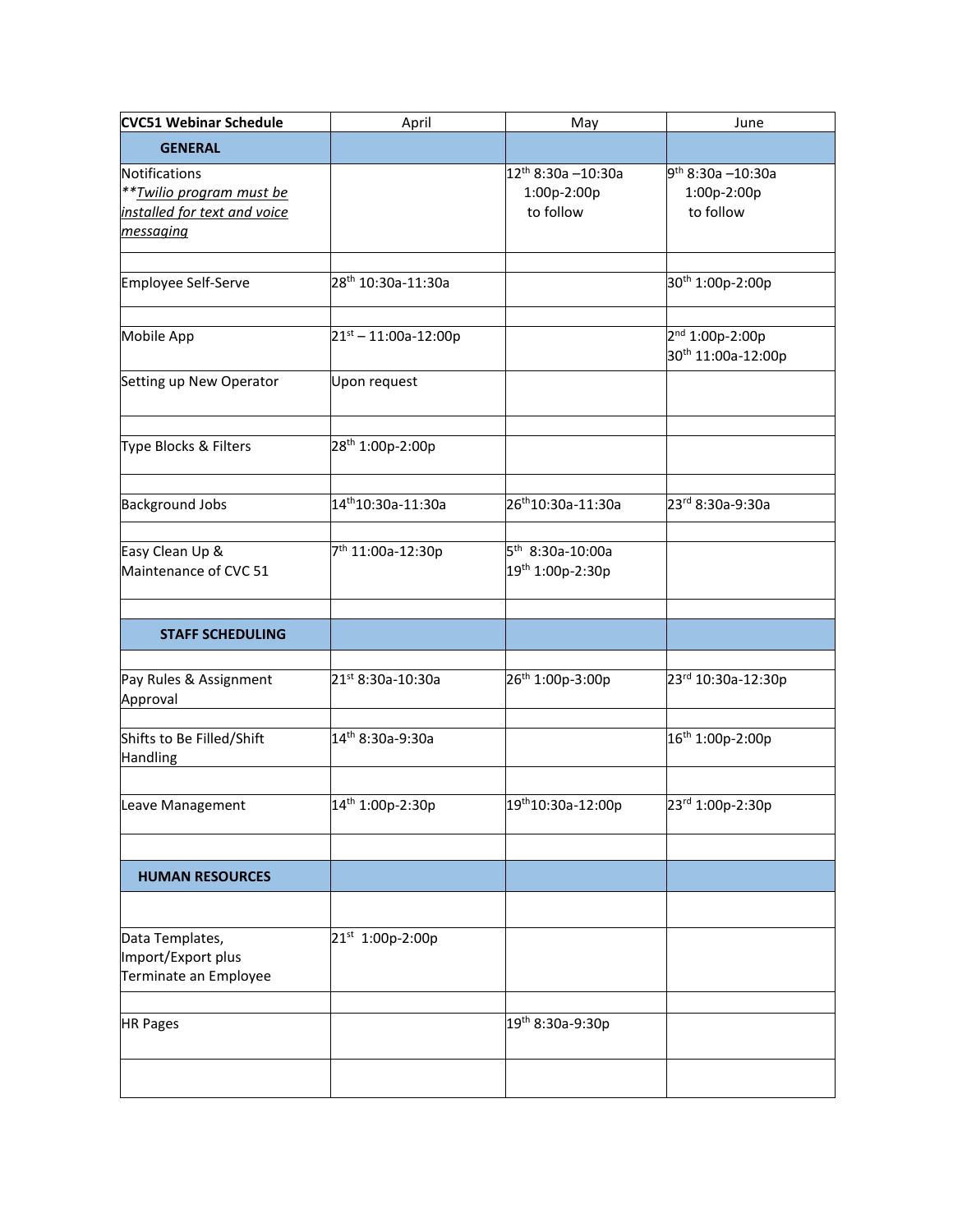| <b>CVC51 Webinar Schedule</b>        | April                                                        | May                           | June                                                          |  |
|--------------------------------------|--------------------------------------------------------------|-------------------------------|---------------------------------------------------------------|--|
| <b>PAYROLL</b>                       |                                                              |                               |                                                               |  |
|                                      |                                                              |                               |                                                               |  |
| What's New, Tips & Best<br>Practices | 7 <sup>th</sup><br>8:30a-10:30a                              |                               | 30th 8:30a-10:30a                                             |  |
| Adjustments                          | 7 <sup>th</sup> 1:00p-2:30p<br>28 <sup>th</sup> 8:30a-10:00a | $26th 8:30a - 10:00a$         |                                                               |  |
|                                      |                                                              |                               |                                                               |  |
| <b>Report Writer</b>                 |                                                              | 5 <sup>th</sup> 10:30a-11:30a | 2 <sup>nd</sup> 8:30a-9:30a                                   |  |
| <b>Report Menu</b>                   |                                                              |                               | 2 <sup>nd</sup> 10:30a-11:30a<br>16 <sup>th</sup> 8:30a-9:30a |  |
| Q&U                                  |                                                              | 5 <sup>th</sup> 1:00p-2:00p   |                                                               |  |
| <b>HSCIS/CSSEA Reporting</b>         | Upon request                                                 |                               |                                                               |  |
| <b>AR</b>                            |                                                              |                               |                                                               |  |
| Tips & Shortcuts                     | Upon request                                                 |                               |                                                               |  |

*Note: All courses listed above are in Pacific Time. If none of the course times are suitable for your organization, feel free to send us a request along with alternate dates & times and we will do our best to accommodate your request.*